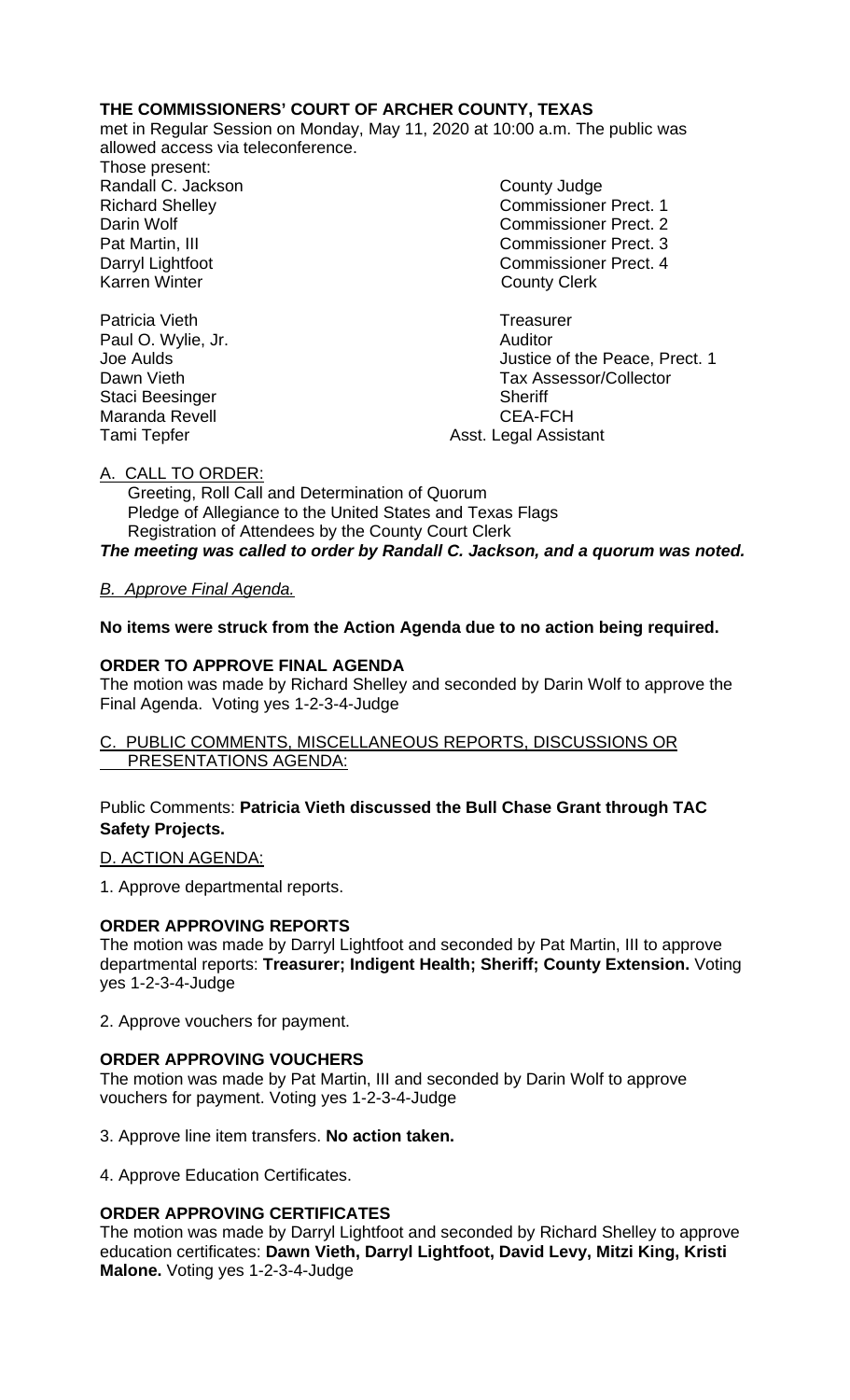5. Approve Publisher's Certificates.

### **ORDER APPROVING CERTIFICATES**

The motion was made by Darin Wolf and seconded by Pat Martin, III to approve publisher's certificates. Voting yes 1-2-3-4-Judge

6. Approve Minutes from previous month –April, 2020*.* 

### **ORDER APPROVING MINUTES**

The motion was made by Richard Shelley and seconded by Darryl Lightfoot to approve minutes from April, 2020. Voting yes 1-2-3-4-Judge

7. Discuss and/or take action on *6-Month Certificate of Deposit* that is nearing maturity. **Patricia Vieth discussed current CD with First State Bank will mature on May 18, 2020. The CD is for a 6-month term. Vieth reported the rates for a 12-month and 24-month CD. Paul O. Wylie, Jr. recommends to stay with First State Bank.**

**First State Bank** 12-month 0.75% plus 10 points 24-month 1.00% plus 10 points

American National Bank & Trust 12-month 0.90% 24-month 1.00%

Financial Northeastern Companies 12-month 0.65%

### **ORDER TO REINVEST**

The motion was made by Richard Shelley and seconded by Darryl Lightfoot to reinvest in a 12-month Certificate of Deposit with First State Bank in the amount of 0.75% with addition of 10 points would be 0.85%. Voting yes 1-2-4-Judge; Abstain-3

8. Discuss and/or take action regarding Lateral Employment moves with current employees. **Joe Aulds discussed hiring Amanda Crow as his new employee. Aulds reported that Crow is currently a dispatcher at the Sheriff's Office. Patricia Vieth reported an employee move was not covered in the personnel policy.** 

#### **ORDER TO APPROVE EMPLOYEE TRANSFER**

The motion was made by Randall C. Jackson and seconded by Richard Shelley to approve a lateral transfer of an employee from the Sheriff's Office to the Justice of the Peace Office. The employee will not lose benefits or longevity. Voting yes 1-2-3-4- Judge

9. Discuss and/or take action on *GA-18* – 50% opening capacity. **Randall C. Jackson discussed Governor Abbott's proclamation. Jackson reported that Archer County's attestation had been approved to open at 50% capacity, Archer County has zero COVID-19 cases at this time. No action taken.**

10. Discuss and/or take action on TxDot County Infrastructure Grant funding**. David Levy discussed the projects the grant would cover. Levy stated the application was completed and ready to submit.**

#### **ORDER TO SUBMIT GRANT APPLICATION**

The motion was made by Pat Martin, III and seconded by Darin Wolf to apply for TxDot County Infrastructure Grant Funding and to appoint David Levy as Archer County's Representative. Voting yes 1-2-3-4-Judge

11. Review and/or take action on Annual Road Report.

### **ORDER TO ACCEPT REPORT**